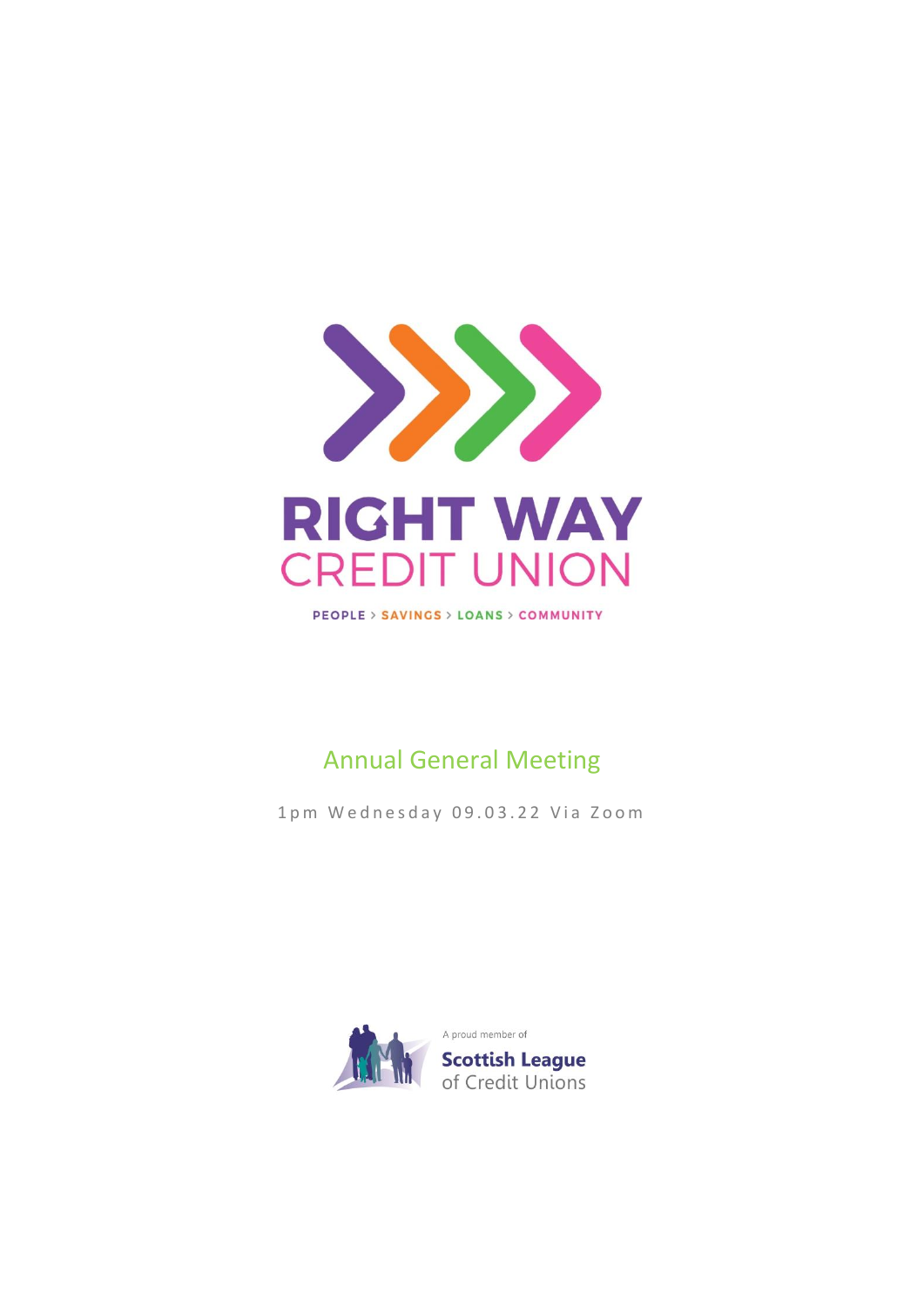page

# AGENDA

| <b>CHAIRPERSONS WELCOME</b>                           | $\mathbf{2}$ |
|-------------------------------------------------------|--------------|
| <b>ADOPTION OF STANDING ORDERS</b>                    | 4            |
| <b>ASCERTAIN QUORUM</b>                               | 5            |
| <b>MOTIONS TO THE FLOOR</b>                           | 5            |
| <b>READING &amp; APPROVAL OF AGM PREVIOUS MINUTES</b> | 6            |
| <b>CHIEF EXECUTIVE REPORT</b>                         | 8            |
| <b>CREDIT UNION PERSONNEL</b>                         | 10           |
| <b>TREASURY TEAM REPORT</b>                           | 11           |
| DIRECTORS REPORT AND FINANCIAL STATEMENTS 30.09.21    | <u>12</u>    |
| <b>DECLARATION OF DIVIDEND</b>                        | 12           |
| <b>APPOINTMENT OF AUDITOR</b>                         | <u>12</u>    |
| <b>MARKETING REPORT</b>                               | 13           |
| <b>LENDING REPORT</b>                                 | 14           |
| <b>SUPERVISORY REPORT</b>                             | 15           |
| <b>NOMINATIONS &amp; ELECTIONS</b>                    | 15           |
| <b>ANY OTHER BUSINESS</b>                             | 16           |
| <b>CLOSE OF MEETING</b>                               | 16           |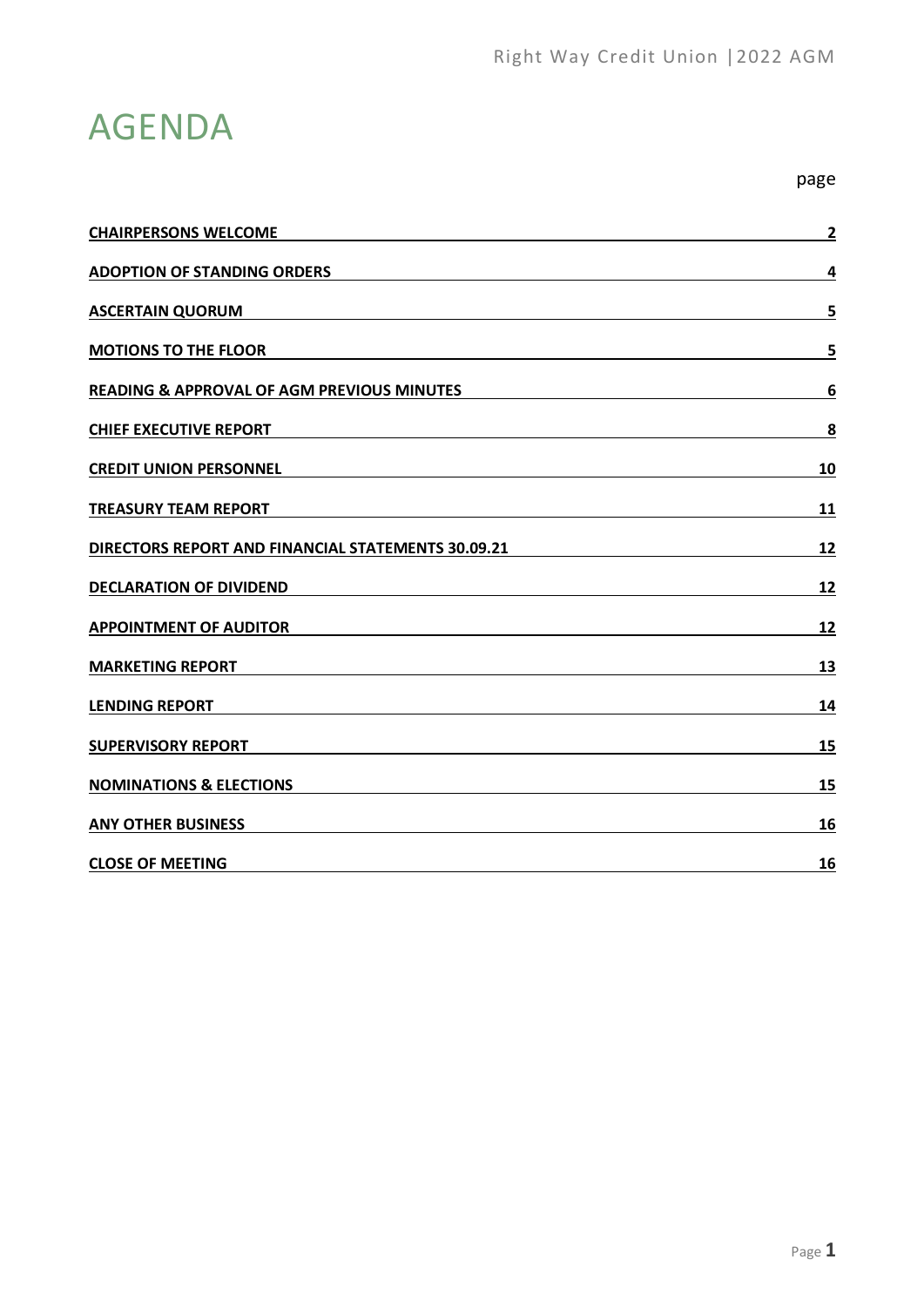## <span id="page-2-0"></span>**CHAIRPERSONS WELCOME**

MARGARET WELSH

A warm welcome to all members and guests joining us online today for our **16th Annual General**  Meeting of Right Way Credit Union, covering the period 1<sup>st</sup> October 2020 to 30<sup>th</sup> September 2021.

The full annual report will be available to download on our website after the AGM (Annual General Meeting).

Before the nitty-gritty of the AGM, I would like to take the opportunity to say thank you to my fellow board members, staff and owner-members who have supported each other and the wider community to get through the many challenges which the COVID pandemic threw at us.

As a forward-thinking credit union, we have always prided ourselves on adapting to the challenges we face. Never has adapting been more pertinent than the past couple of years.

2020 -2021 was about setting a strategy for the Right Way Credit Union to respond and recover from the impacts of the pandemic.

KEY STRATEGIC TARGETS FOR 2020 –2021

- **Increase awareness** of Right Way Credit Union across the West of Scotland Via investment in brand awareness – we were on the telly!!
- **Develop our community engagement** by working with local grass-root groups and rejoining the local chamber of commerce.
- **Increase Stakeholder Participation** by developing our payroll partnership offering.
- **Increase loan book** by removing the multiplier of savings method and basing loans application of affordability and creditworthiness.

During this time, the credit union external building works were also completed with the help and support of Renfrewshire Councils THCars2 Project.

Creating an inviting and welcoming space for credit union officers to work from and our members to visit.

The work never stops in the credit union.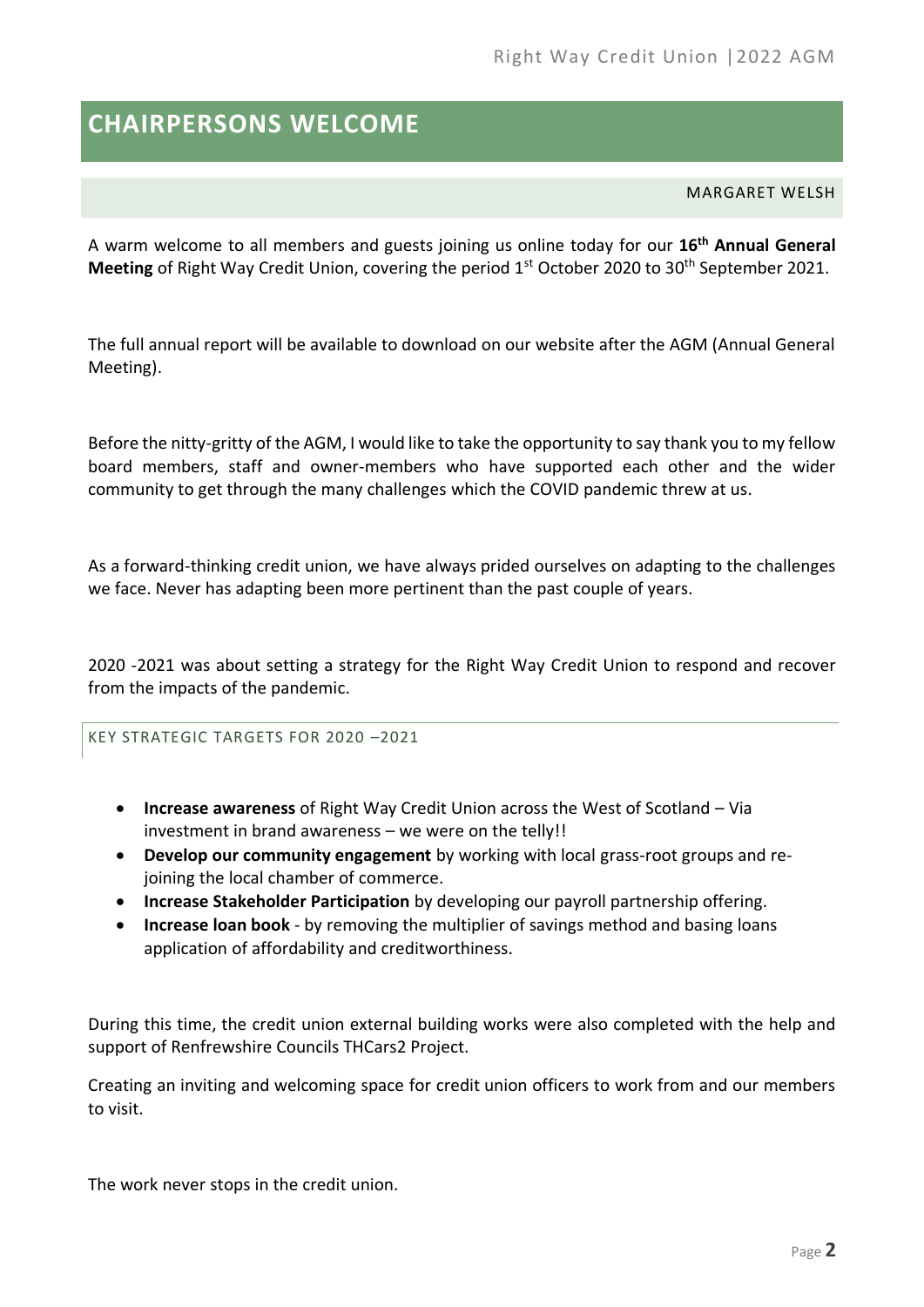Today, some of our dedicated Directors are up for re-election; I fully endorse these valuable key players who each contribute in their unique way to the credit union team and who demonstrate their commitment by attending monthly meetings.

We are also looking for new officers for various roles within the credit union, so please consider how you can contribute. Remembering volunteers are key in the success of the credit union movement.

Finally, on behalf of the Board and Management, I would like to thank our member-owners who, by borrowing and saving with Right Way Credit Union, contribute in your way to building a robust and resilient credit union for years to come.

Margaret Welsh

Chairperson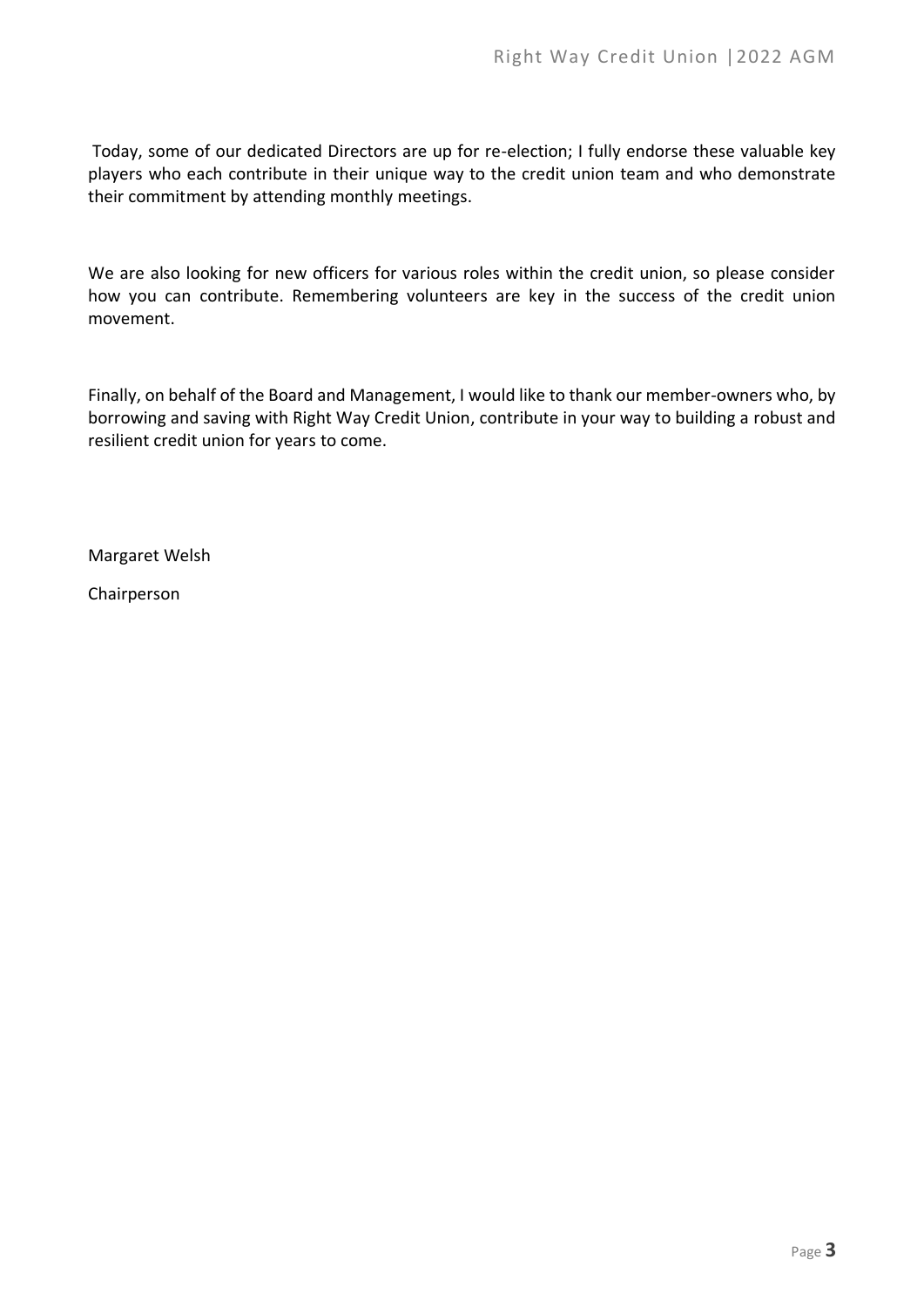### <span id="page-4-0"></span>**ADOPTION OF STANDING ORDERS**

Standing Orders for the Annual General Meeting shall inter alia be:

- 1. A Member shall address all comments through the Chair.
- 2. A Member shall only address the Meeting when called upon by the Chair to do so and should raise their hand to indicate that they wish to address the floor.
- 3. Speeches are to be clear and relevant to the subject before the Meeting.
- 4. The person proposing the motion shall be allowed a maximum of five minutes to speak on the motion.
- 5. The person seconding the motion shall be allowed a maximum of three minutes to speak in support.
- 6. A Member may not speak twice on the same subject except he/she: (a) Is the Mover of a motion with the right of reply. (b) Wishes to object or to explain (with permission of the Chair).
- 7. The Mover of a "Procedural Motion" (Adjournment, Lay on the Table, Motion to postpone) shall have no right of reply.
- 8. Debate shall cease when the Chair decides sufficient debate has taken place.
- 9. No speeches or amendments are to be made after the "Motion" has been put and carried or negated.
- 10. A Member speaking on a "Point of Order" is to state the point clearly and concisely. (A "Point of Order" must have relevance to the "Standing Order".)
- 11. (a) A Member shall not "Call another Member to order" but may draw the attention of the Chair to a "Breach of Order". (b) In no event can a Member call the Chair to Order.
- 12. A "Question" shall not be put to the vote if a Member desires to speak on it or move an amendment to it, however the following may be moved at any time: a "Procedural Motion: The Previous Question" "Proceed to the Next Business" or the Closure: " That the Question be now Put."
- 13. Only one amendment should be before the meeting at one and the same time.
- 14. When a motion is withdrawn, any amendment to it fails.
- 15. The Chair shall have the right to a "Casting Vote"
- 16. If there is equality of voting on an amendment and if the Chair does not exercise a Casting Vote, the amendment is lost.
- 17. Provision is to be made for protection of the Chair from vilification.
- 18. No Member shall impute improper motives against another Member. Conduct at General Meetings Any person in breach of these Standing Orders, who interrupts the person speaking, who uses rude or abusive language, or disrupts the conduct of the meeting, shall be warned that any repeat of such misconduct will result in his/her expulsion from the meeting. Elections If the chair is a candidate standing for election, she/he shall hand over the chairing of the meeting to another officer or member of staff for that item.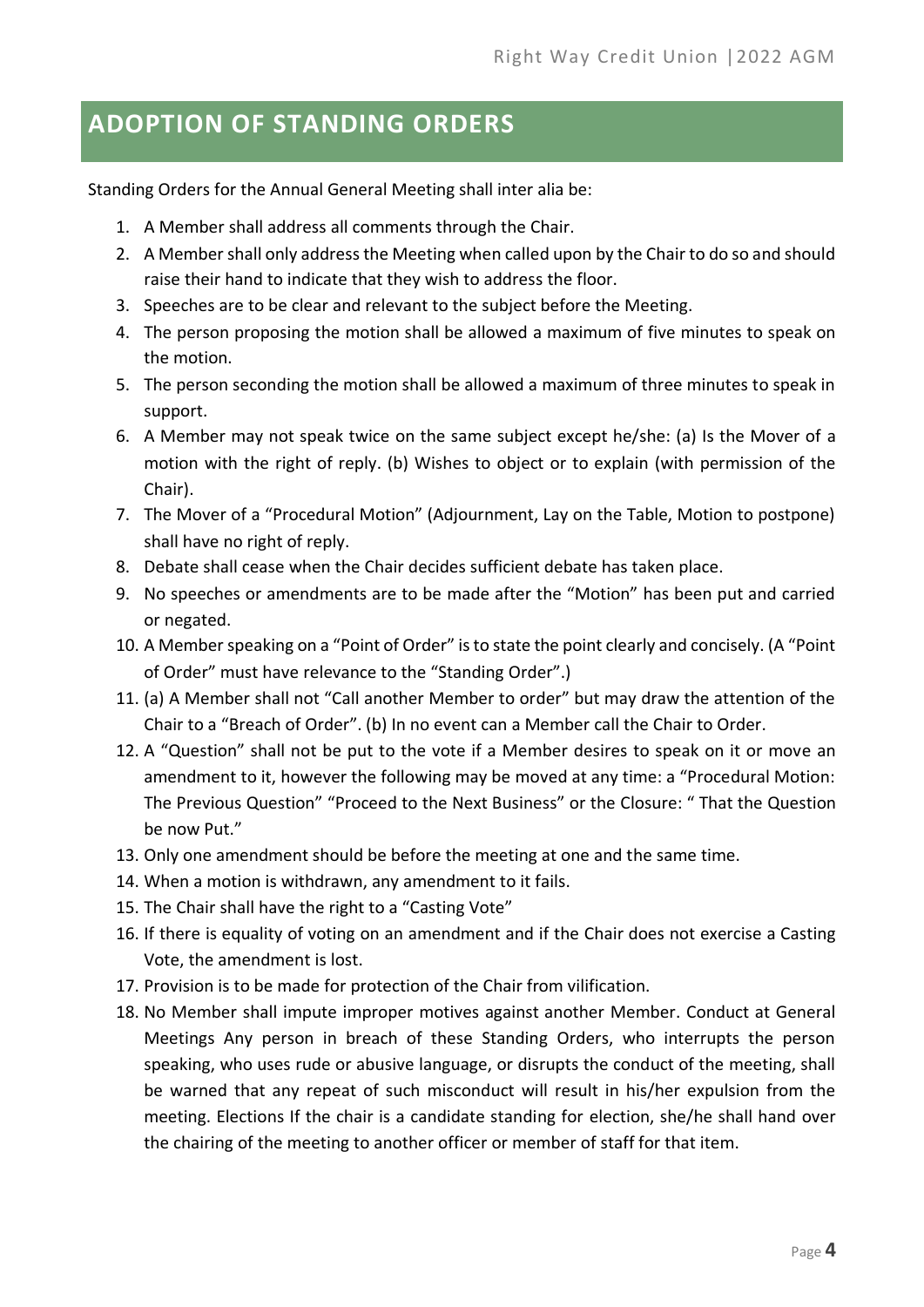## <span id="page-5-0"></span>**ASCERTAIN QUORUM**

*A 'quorum' is the minimum number of Credit Union members required to be present in order to conduct official business of the Credit Union.* 

*The Rules of Right Way Credit union state that 10% of the membership or 15 members, whichever is the lesser, shall constitute a quorum.*

## <span id="page-5-1"></span>**MOTIONS TO THE FLOOR**

1. There have been no motions.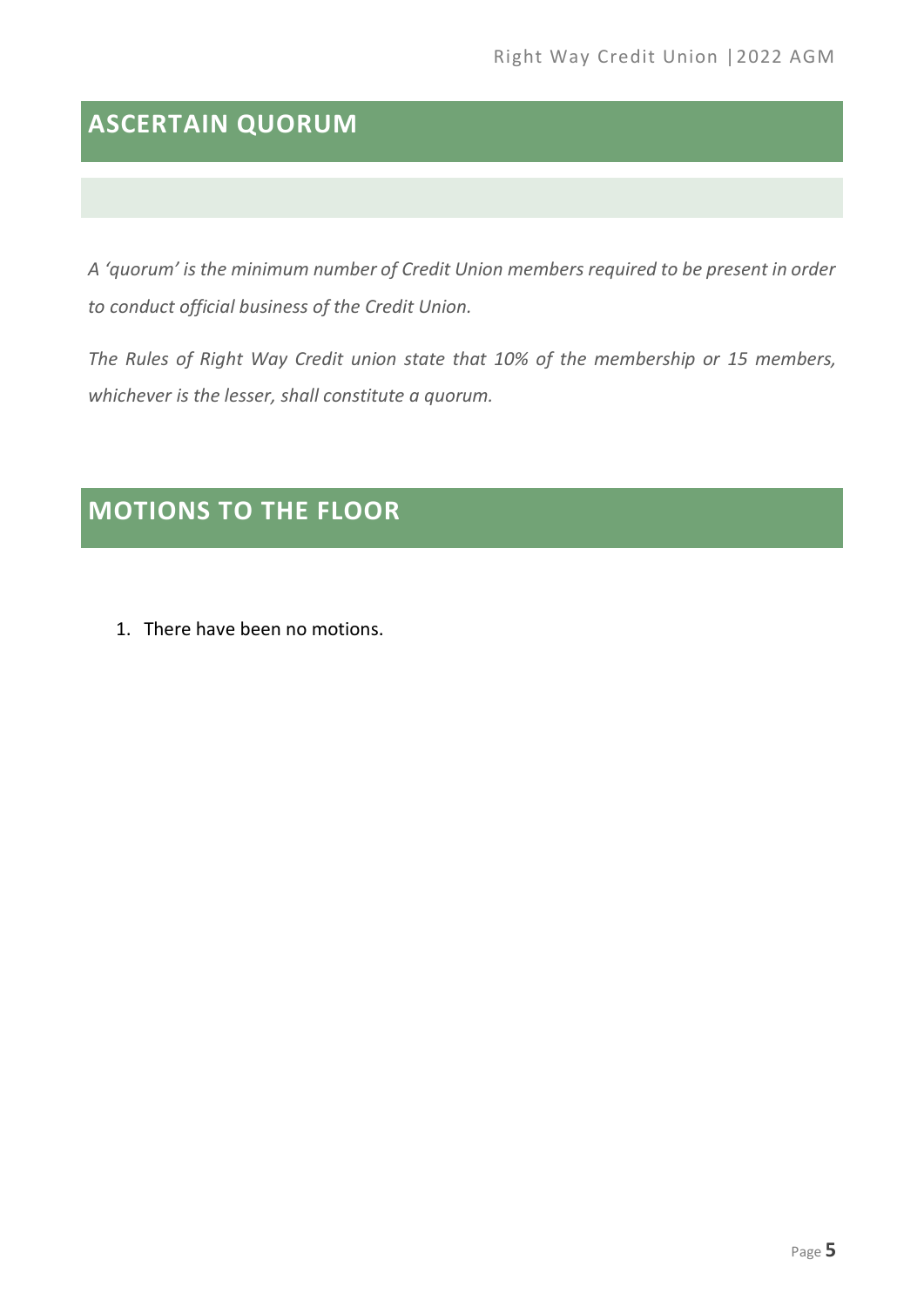### <span id="page-6-0"></span>**READING & APPROVAL OF AGM PREVIOUS MINUTES**

### **Minutes from the Previous AGM –**

### **2. Chairpersons Opening**

The meeting began at 1.30pm with the Chairperson welcoming everyone to the 16th annual AGM of Right Way Credit Union and thanked all the Staff, Volunteers and Directors for all their hard work throughout the year. With a special mention to Lynne Lewis and Michael Boyce who retired through the year.

#### **3. Attendance and Apologies**

The number of member's present was 30 (including 5 Directors). Accountant, Gary Copeland was also in attendance from Sharles Chartered Accountants. Apologies were received by Margaret Gourlay.

### **4. Minutes from the Previous Meeting**

The previous minutes were approved by Margaret Welsh and Karen Duffie. Matters Arising from previous Minutes There were no matters arising.

### **5. Auditors Accounts, Consideration of Accounts**

Appointment of Auditor The Chair asked for a "show of hands" to re-appoint Sharles Chartered Accountants as our Auditors – this was unanimous from the floor.

**6. Treasurers Report**

The Treasurer's Report was tabled and taken as read.

**7. Supervisory Report**

The Supervisory Report was tabled and taken as read.

**8. Motions**

There were no motions from the floor

**9. Election of Board** *required minimum of 5 and a maximum of 10.* Directors to hold positions for 3 years.

### **BOARD of Directors**

| <b>Name</b>         | <b>Dated Elected</b> | <b>Position Held</b> |
|---------------------|----------------------|----------------------|
| Margaret Welsh      | 2019 AGM             | Chairperson          |
| Kimberley Cameron   | 2020 AGM             | Vice Chair           |
| Niall Alexander     | 2020 AGM             | Director             |
| <b>Conor McCart</b> | 2020 AGM             | Secretary            |
| Karen Duffie        | 2021 AGM             | Treasurer            |

*During the year we had the resignation of Michael Boyce and Lynne Lewis.*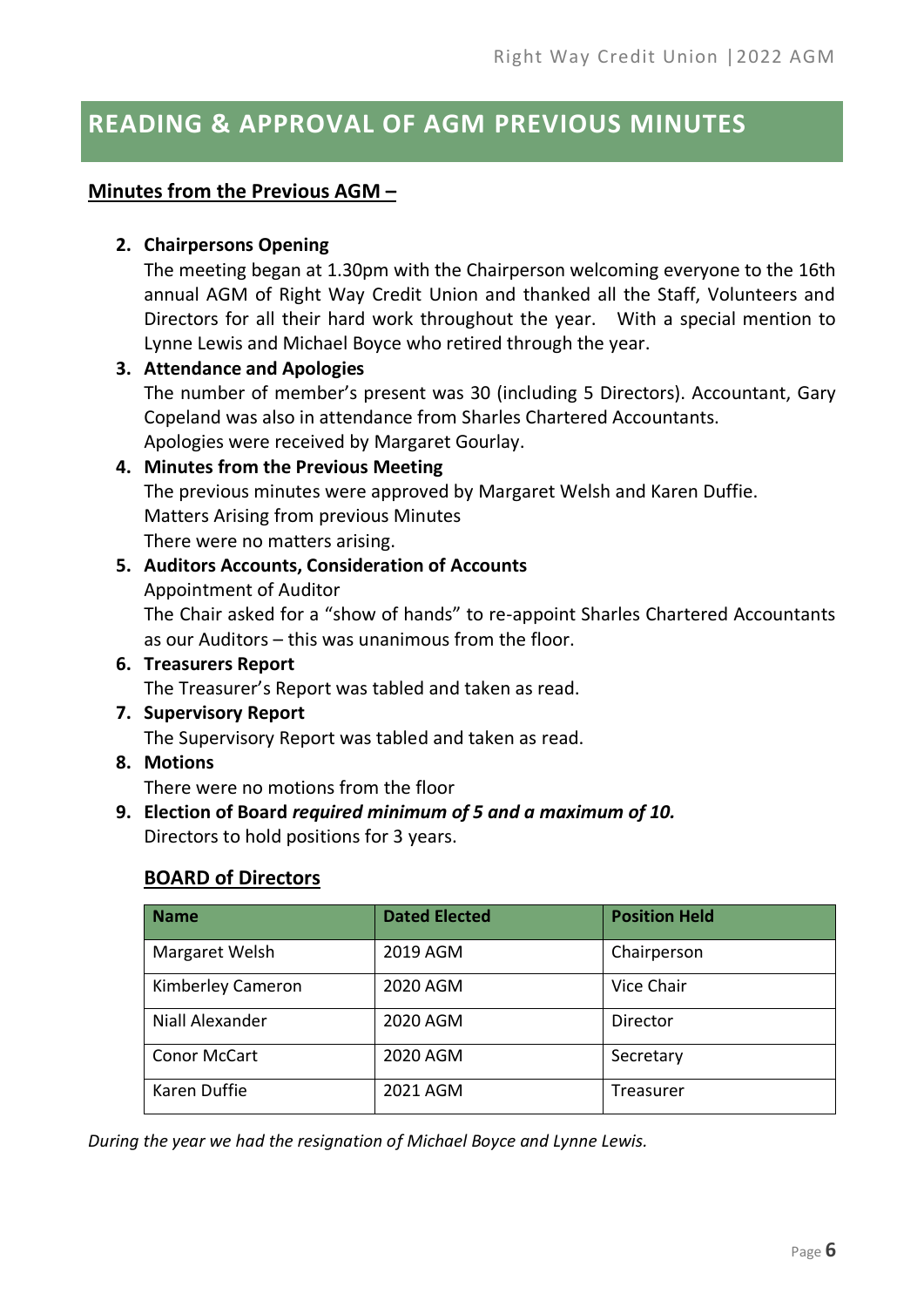### **Supervisory Committee**

Dues to Covid it has been extremely hard to attend meeting in the office an fully carry out the supervisory audit to full remit.

| <b>Name</b>    | <b>Dated Elected</b> | <b>Position Held</b> |
|----------------|----------------------|----------------------|
| Marie McInally | 2019 AGM             | Chairperson          |
| Vacancy        | Vacancy              | Secretary            |
| Vacancy        | Vacancy              | Officer              |

#### 1. **Questions from the floor**

There were no questions from the floor.

#### 2. **A.O.C.B**

The meeting closed at 2.15pm with no further business.

## *Karen Wallace*

CHIEF EXECUTIVE OFFICER RIGHT WAY CREDIT UNION LTD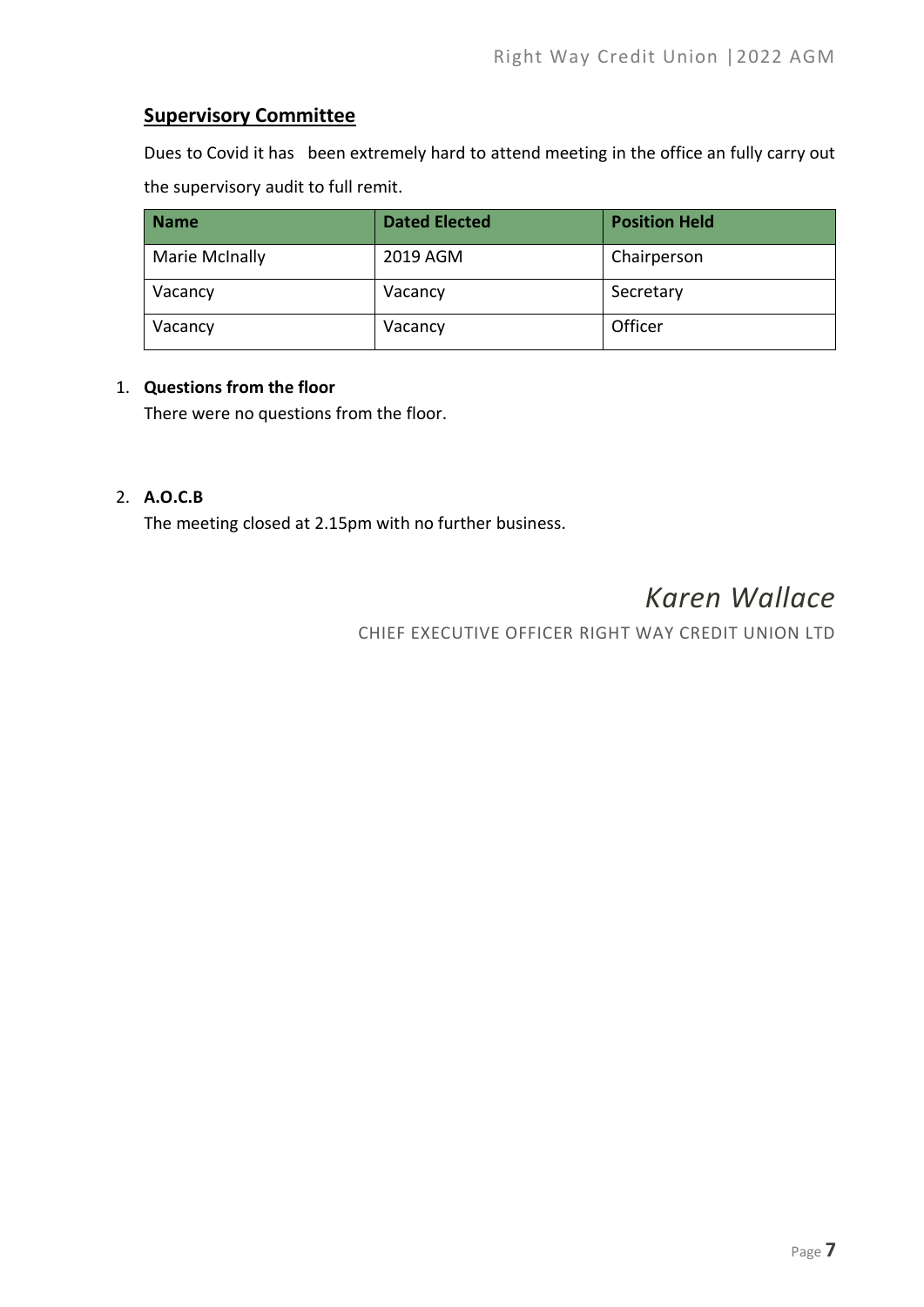## <span id="page-8-0"></span>**CHIEF EXECUTIVE REPORT**

KAREN WALLACE

### AGM 2022 Chief Executive

I want to start by thanking Margaret and the whole Board for the support and guidance throughout this past year.

We are pleased to say that 2021 has been a successful year for Right Way Credit Union and the results are a testament to this.

You will see some of the achievement in this report and we are working hard to carry on that success.

I am proud of the what the small team at Right Way have achieved at RWCU over this year culminating in a Rocco Award from the Chamber of Commerce in November 2021 for Excellence in Business Resilience for 2021.

### Oct/Dec 2020

- ➢ Presented at the RACA Money Week in Nov 2020
- $\triangleright$  We launched the Family Loan
- $\triangleright$  issued over £438k in loans for Christmas

### Jan/Mar 2021

 $\triangleright$  Competed building works on the exterior of the Paisley Office

### Apr – Jun 2021

- $\triangleright$  We launched a multi-platform marketing campaign and were on the telly.
- $\triangleright$  New, easier to use Website for members
- ➢ Joined the Renfrewshire Chamber of Commerce

### Jul – Sep 2021

- ➢ Best Summer yet, issuing over £800k in loans to members
- ➢ Shortlisted for a ROCCO Business Award.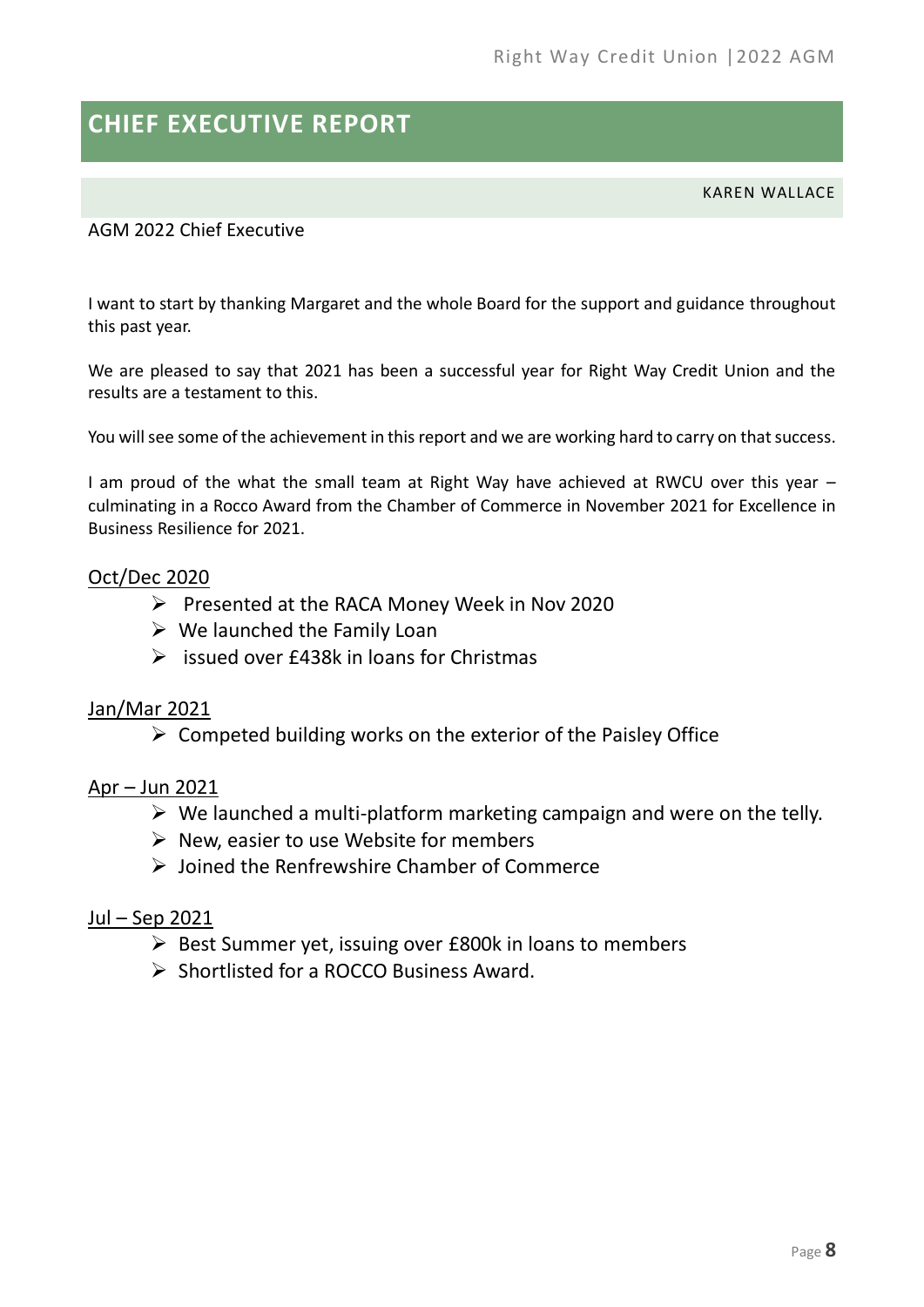### *SO, WHATS IN STORE FOR THE YEAR AHEAD…*

After a review of the business plan and on our journey to recover from Covid while dealing with the new challenges around the "cost of living crisis" our priorities for the year ahead include:

#### **Payroll Partnership Program is being launched today called MoneyWorks@RightWay.**

Aimed at employers to support their staff wellbeing by partnering with Right Way Credit Union to allow deductions straight from employee's salary enabling easy access to savings accounts and loan products and don't forget benefiting from our **FREE** Life and Loan Insurance.

#### **Internal Shop Upgrade**

Over the coming months we will be doing some much needed repair work to the inside of the Paisley Office - we will keep you all updated on the development and look froward to welcoming you to the refreshed internal shop early summer 2022.

#### **Introduction of Direct Debit facility**

Further developing our digital transformation and making it easier for members to repay loans we are looking to introduce Direct Debit facility for members. This will be trialed first with Summer Loans 2022.

#### **Podcast / Budgeting Facility online and much, much more…**

We will be hosting our, first ever, live podcast in April 2022 with Home Energy Scotland and our very own Paula discussing how you can save money and prepare for the increase in bills by utilising our online budget planner.

If you haven't already downloaded our new APP please do so today!

It is very easy to use and gives you instant access to review your savings, budget planner, and apply for loans at the palm of your hand.

**And remember** the best way to support your credit union is to tell all your friends and family about us and remember to check with us for all your credit needs!!

Finally, it has been our honor and privilege to serve our members over the past year and we would like to thank you for your continued support in helping us to make Right Way Credit Union great for the future years to come.

Warm Regards, Karen Wallace Chief Executive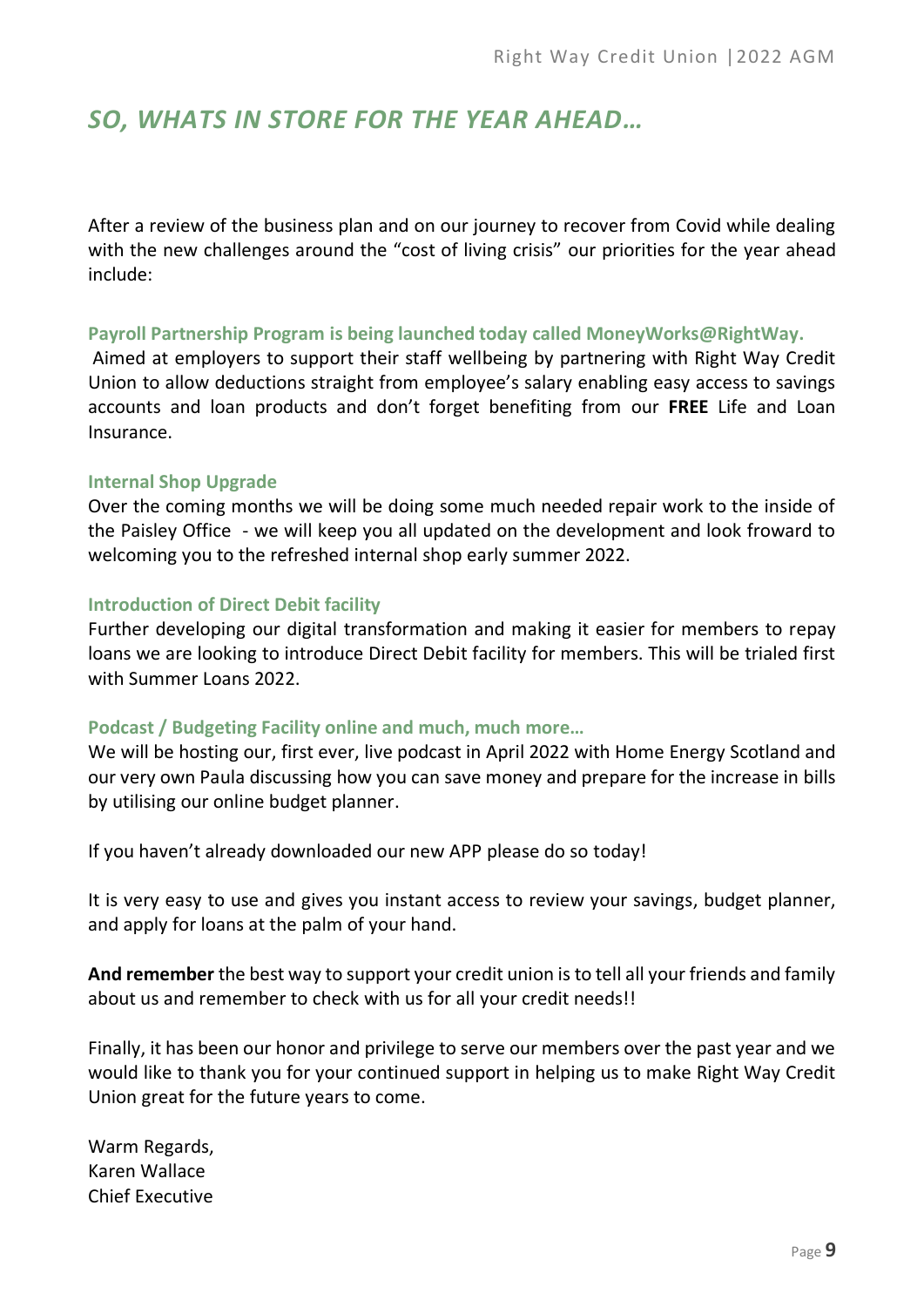## <span id="page-10-0"></span>**CREDIT UNION PERSONNEL**

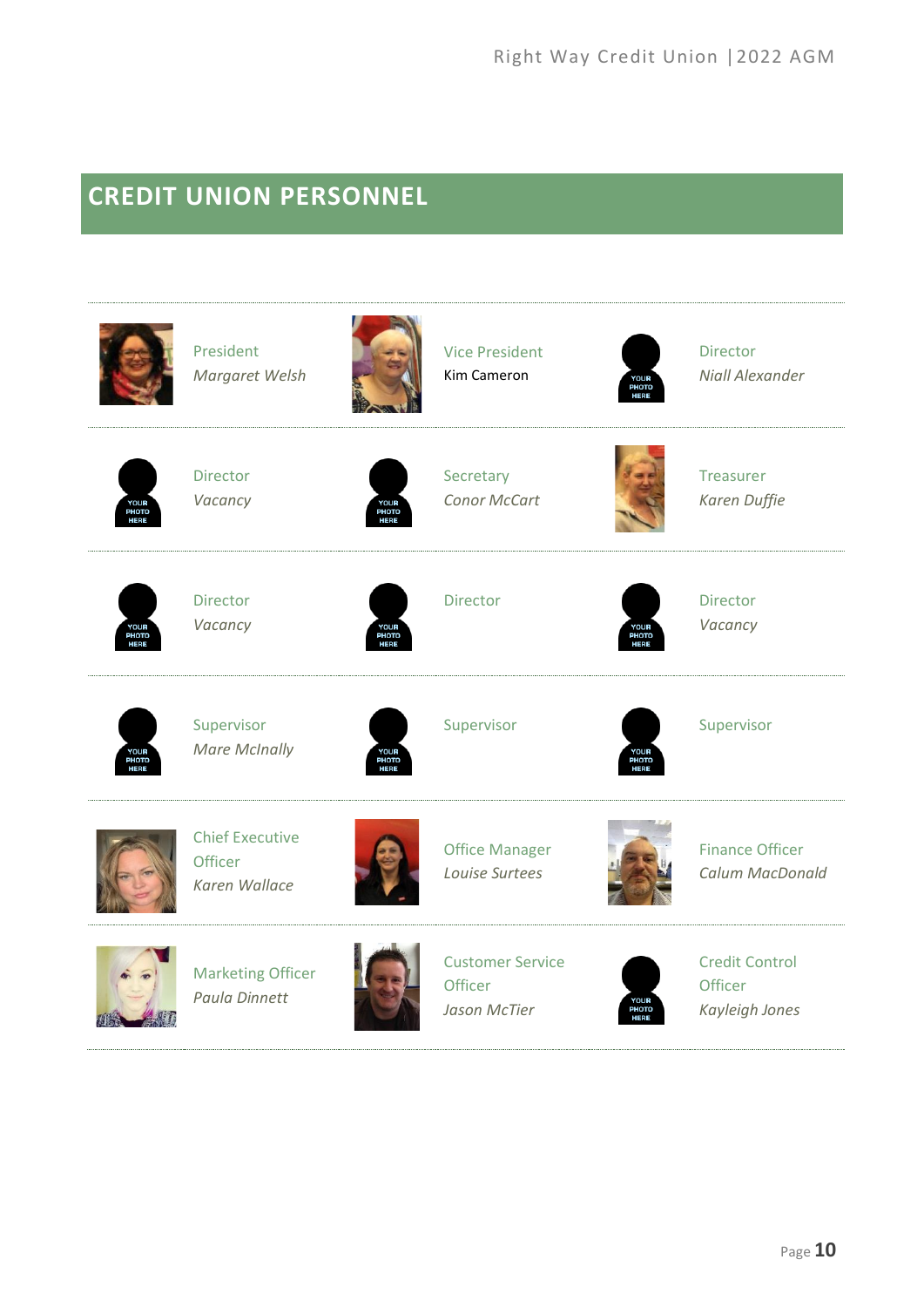### <span id="page-11-0"></span>**TREASURY TEAM** REPORT

KAREN DUFFIE AND KAREN WALLACE

Right Way Credit Union continues to show steady recovery after the impact of Covid.

This year's surplus on the audited accounts is **£73,209** and as a result the capital reserves are now sitting at **£380,644.**

This gives the credit union a comfortable Capital to Asset ratio of **7.8%** at the year end.

This growth is in part due to the increase in lending and the confidence and trust our members have with us and is made possible by prompt loan repayments but also due to external funding the credit union has received over the past year from the Scottish Government via Social Investment Scotland.

It is essential that Right Way Credit Union continues to grow and that loans are repaid in a timely manner. With the increase in the cost of living and fuel cost we face uncertain times ahead. However, at Right Way we are committed to supporting our members by providing the best possible services and products.

Unfortunately, we are not able to pay a dividend this year.

We would like to thank the membership of the credit union for their continued support.

TREASURY TEAM

*K Wallace K Duffie M Welsh*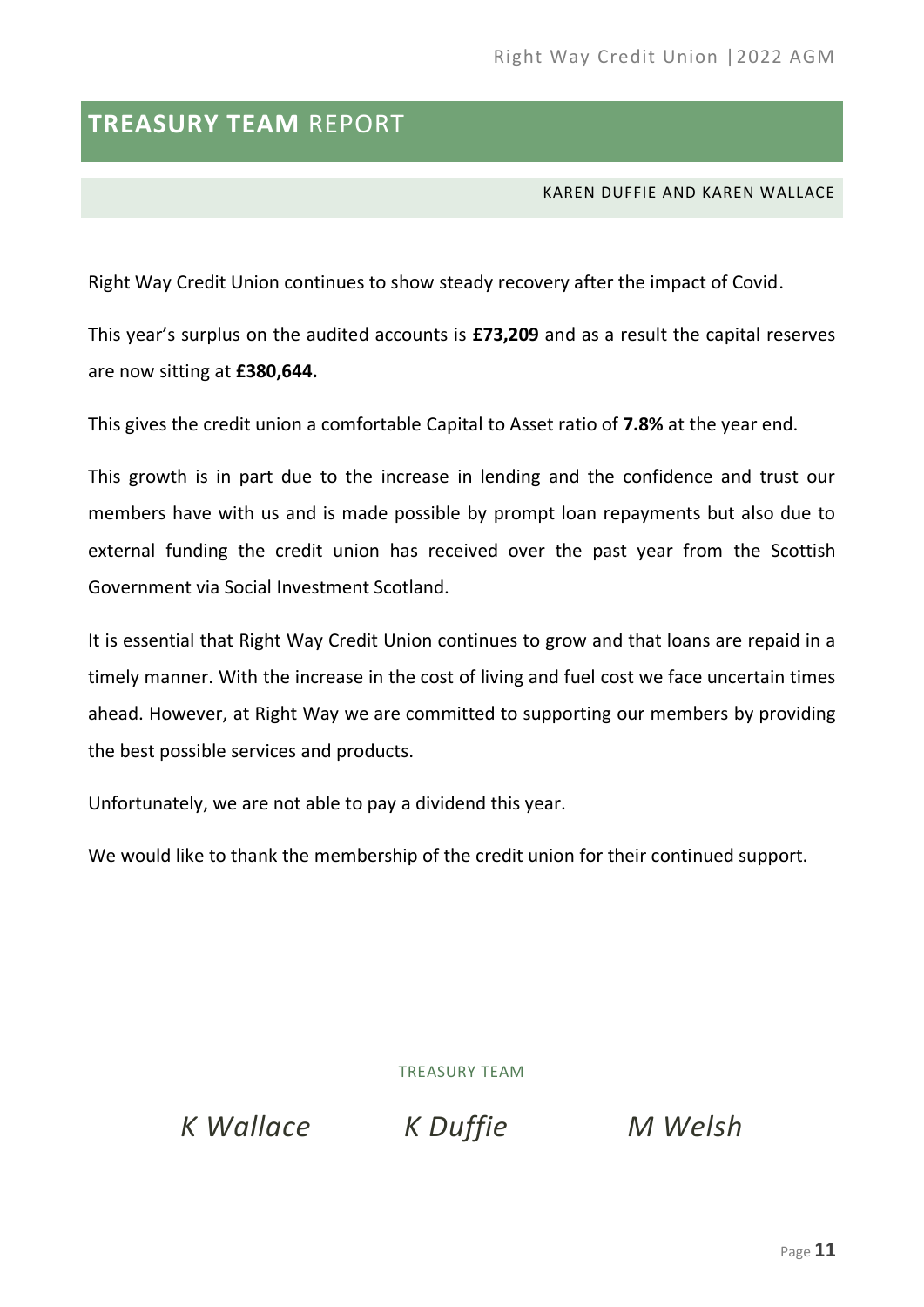## <span id="page-12-0"></span>**DIRECTORS REPORT AND FINANCIAL STATEMENTS 30.09.21**

Please see attached copy of audited accounts.

### <span id="page-12-1"></span>**DECLARATION OF DIVIDEND**

TREASURER

#### **2021 AGM proposal:**

- Dividend of 0%
- Interest Rebate of 0%

## <span id="page-12-2"></span>**APPOINTMENT OF AUDITOR**

CHAIRPERSON

#### **2022 AGM proposal:**

Re-appoint Sharles Chartered Accountants as Credit Union auditor.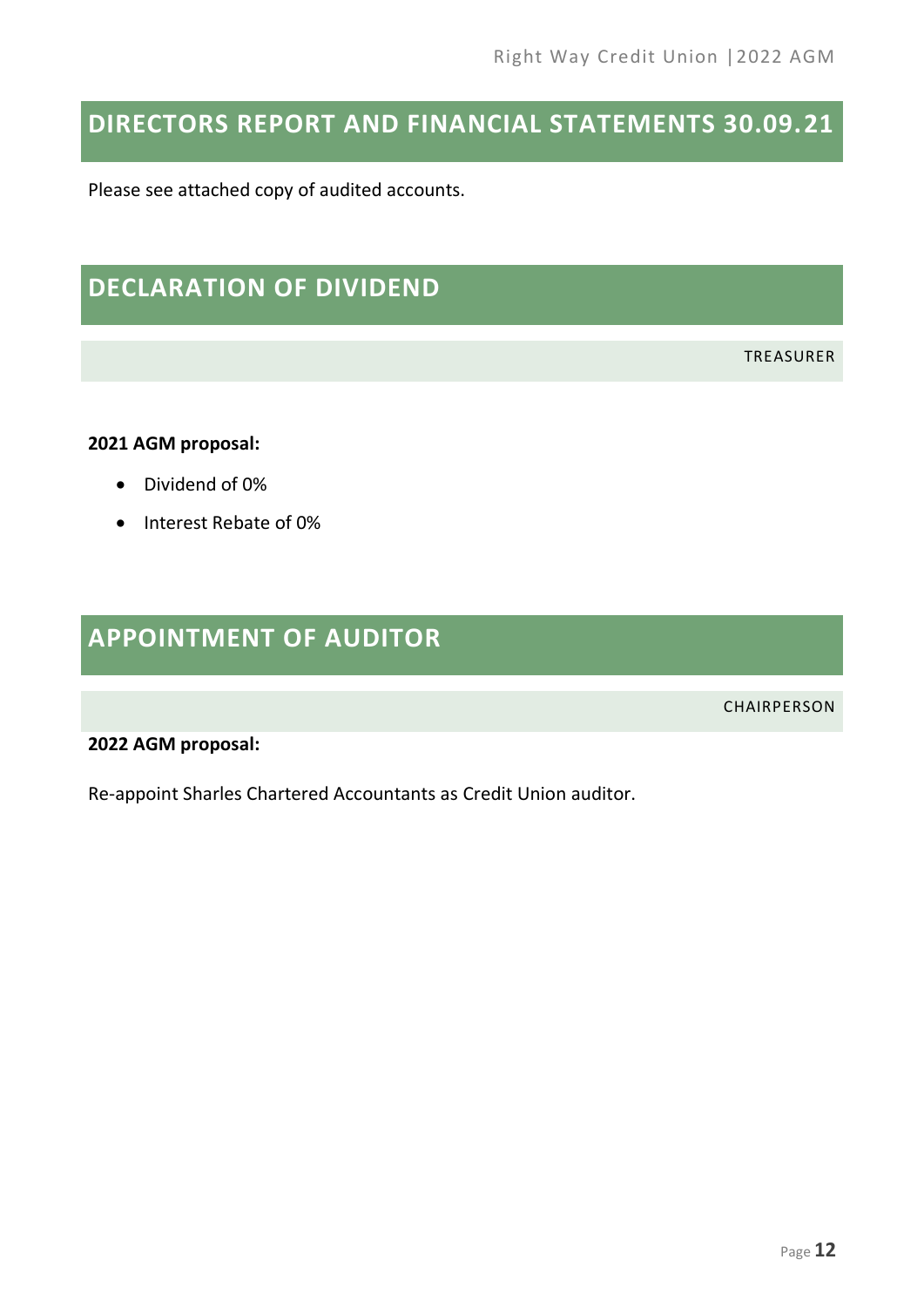### <span id="page-13-0"></span>**MARKETING** REPORT

In 2020/21 we had big plans for our marketing strategy, and I am pleased to say that it was one of our most successful years for raising awareness and promoting the products and services of Right Way Credit Union. Marketing played a huge role this year in helping us achieve the targets that were set out in our business plan.

#### OCTOBER – DECEMBER 2020

In our first quarter we began the year by launching and promoting our new **'Family Loan'** campaign; a loan to help families who are in receipt of Child benefit. We attended the **Renfrewshire affordable Credit Alliance** event online, to promote our products and services to potential new members across Renfrewshire, despite COVID and not being able to physically attend, online events helped us to continue working with local grass root community groups.

#### JANUARY

We began 2021, by running a radio campaign on new radio station **Pure radio Scotland** which was a fantastic start to the year. We were asked along to **UWS 'Ask an Expert'** where students could drop in and have a chat with us via Zoom about the benefits of becoming a credit union member.

#### MARCH – OCTOBER

2021 saw Right Way grace **TV screens across the West of Scotland** for the very first time. We launched our advertising campaign in April 2021 and our advert on **STV** was viewed by over **910,000** people and on average each person saw the advert **5** times. To coincide with our TV advert, we launched a radio campaign on **Clyde One** which was broadcast to over **600,000** people with each person hearing the advert on average of **4** times.

To maximize the reach of the advertising campaign, we ran a digital campaign on Facebook and on Google Ads. At its peak, we saw around **7500** unique visits to our website, **33,000** pages viewed on our website and each visitor spending on average  $2\frac{1}{2}$  minutes on our site.

We continued to engage with our members via social media platforms such as **Facebook**, **Twitter** and **Instagram** and year on year engagement and reach on these platforms has increased. We set up a **LinkedIn Business** page to connect with other businesses to increase B2B and Stakeholder engagement.

Throughout the year we sent out a total of **16 direct email campa**igns to members promoting our products and services.

As always, we continue to ask members to engage with us online, to help increase our online presence, if you haven't already, please like and share our online posts as this type of engagement is priceless for our community Credit Union.

Paula Dinnett Marketing Officer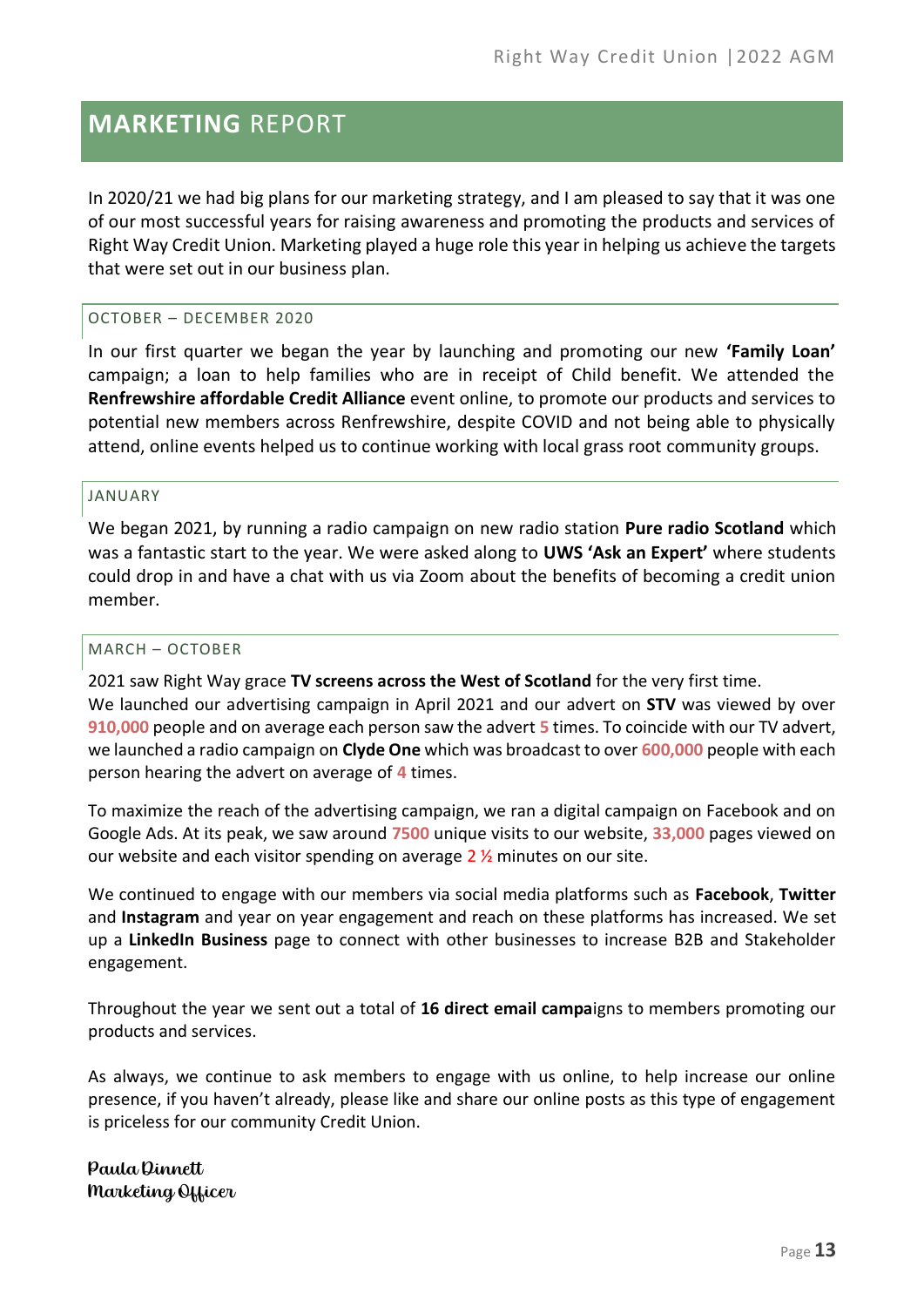## <span id="page-14-0"></span>**LENDING REPORT**

During 2021 the lending policy for Right Way Credit Union was revised to better suit the changing needs of our membership.

Members were no longer required to save for a set period to time and lending was not based on a multiplier of savings but more on affordability and creditworthiness.

This contributed to the growth in our loan book during 2021 and allowed new members to better utilises the credit union loans.

### **During 2021**

- **1,500 loans were passed**
- **£2.6 million pounds was borrowed by members**

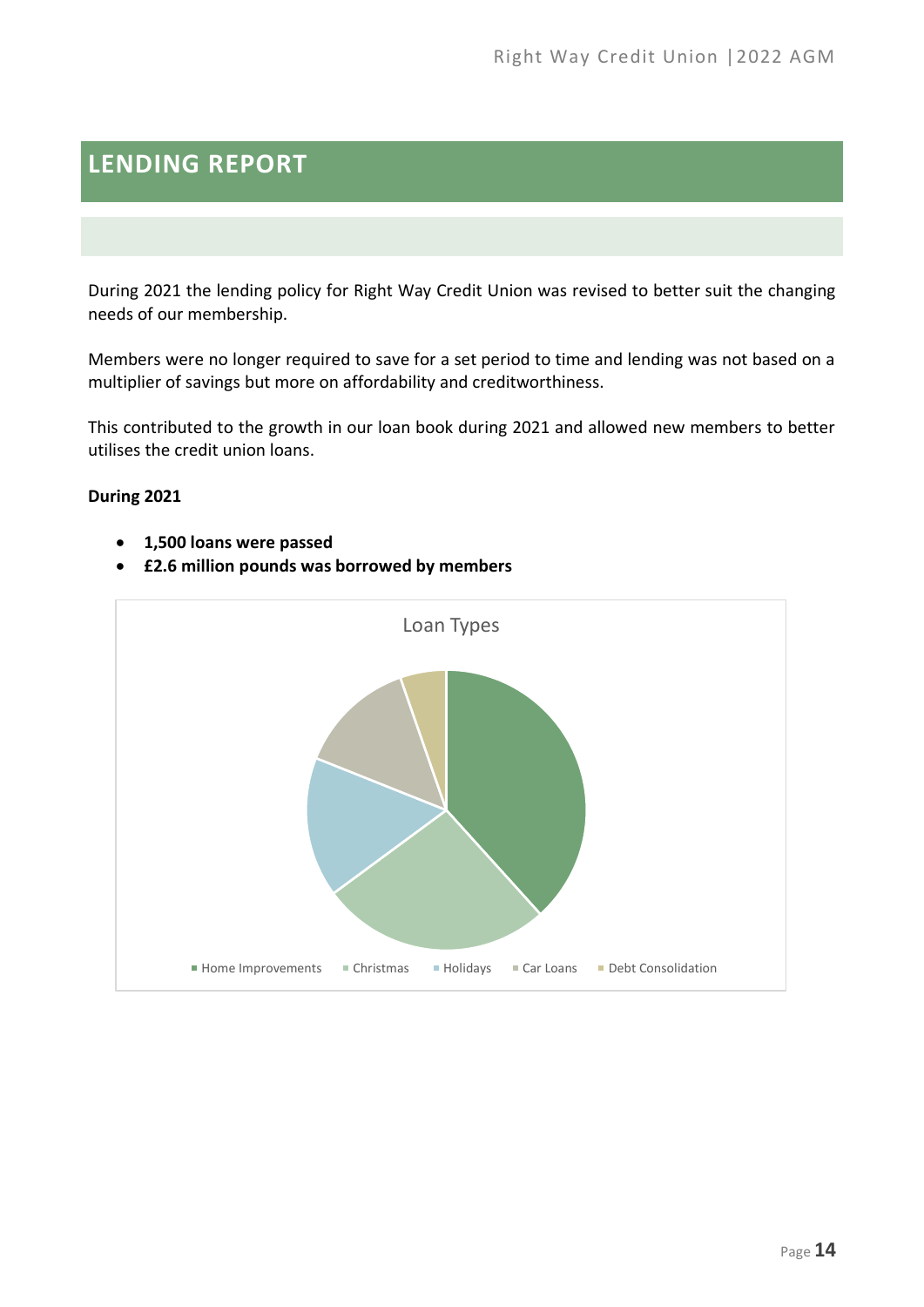### <span id="page-15-0"></span>**SUPERVISORY** REPORT

### Supervisory Report AGM 2021

The Supervisory Committee has and will continue to undertake checks focusing on the five main areas of risk associated with the Credit Union – Financial, Strategic, Operational, Reputational and Human.

Throughout our review the Board of Directors, management and staff have been prompt at providing all the information and systems we require.

**Supervisory /Internal Audit is a key part of the credit union, and we currently have vacancies to fill. If anyone would be interested in supporting the work of Supervisory, please get in touch.** 

SUPERVISORY COMMITTEE

## *Marie McInally*

### <span id="page-15-1"></span>**NOMINATIONS & ELECTIONS**

NOMINATIONS COMMITTEE

Nominations have been received for:

Margaret Welsh re- elected. Nominated by member 10170 and 80.

NOMINATION & ELECTION OFFICER

*K Wallace C McCart*